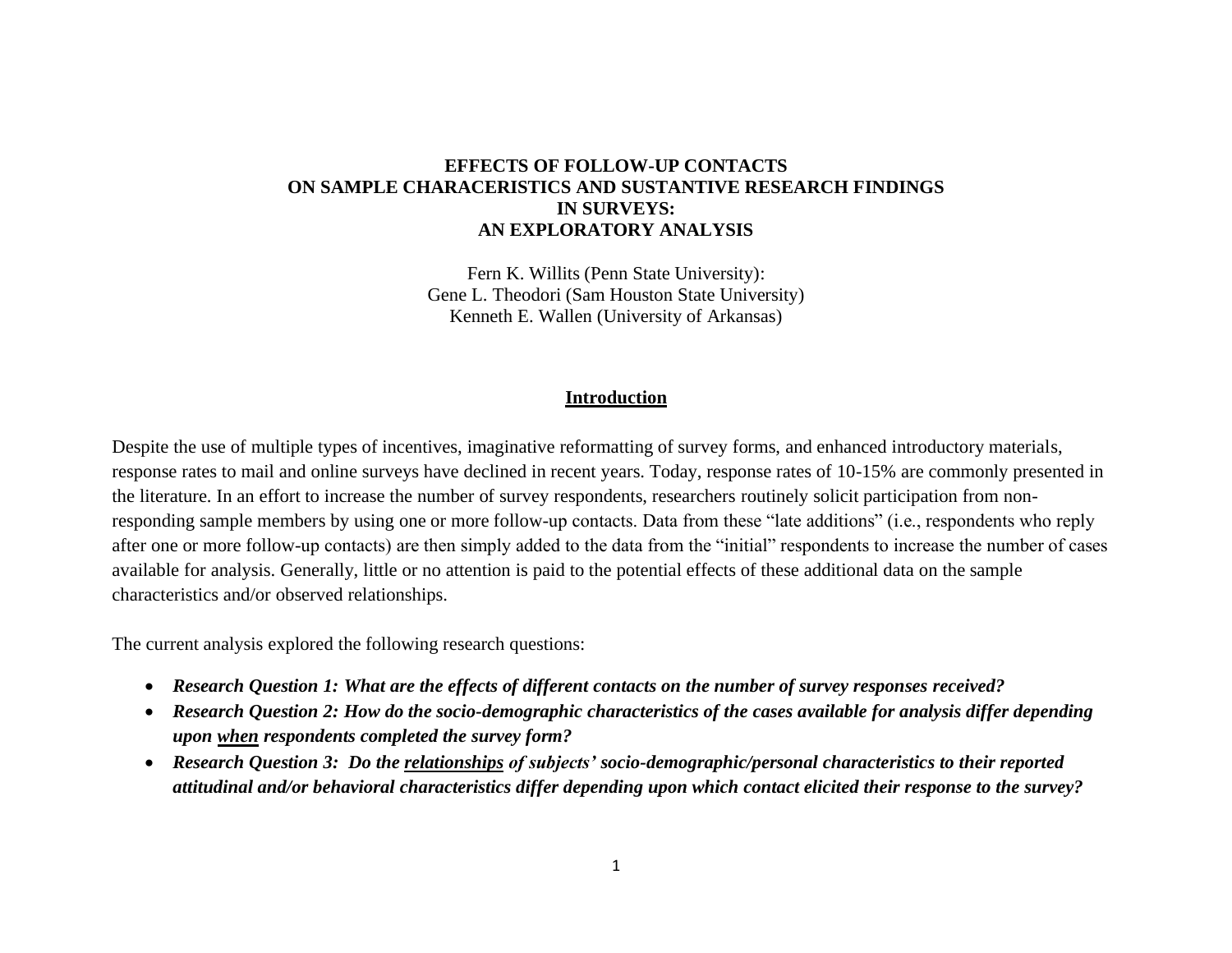# **The Surveys**

Data to explore these research questions were drawn from three separate, previously-administered surveys. All three surveys were carried out by initially contacting sample members, providing a questionnaire, and requesting their participation in the survey (Wave 1). Those who failed to respond were sent two or more follow-up reminders (Wave 2, Wave 3, etc.), including duplicate copies of the questionnaire. The analysis considered the response rates obtained for each wave, the characteristics of the responding subjects, and selected relationships between subject characteristics and attitudinal/behavioral responses of the participants.

# *The Pennsylvania Study*

The Pennsylvania study sought to assess the views of residents living in areas of the state impacted by natural gas drilling during the early years of the emerging industry. A total of 21 counties located in the Marcellus Shale natural gas area were chosen as the study sites. An addressed-based sample of 4,496 cases was drawn at random from these counties by a commercial sampling organization (GENESYS). The initial mailing in October 2009 included a \$1.00 cash incentive. Three follow-up mailings were used, with findings from the last two combined for this analysis. A total of 421 survey forms were returned as "undeliverable." Of the remaining 4075 questionnaires mailed, 1459 provided usable data – a 32.4% response rate (Alter. et al., 2010).

# *The Texas Community Survey*

The Texas Community Survey assessed residents' views on a variety of issues, including their feelings of attachment to their communities and the degree to which they were satisfied with the way of life in their communities in terms of public services and community amenities, environmental hazard issues, medical and healthcare services, and perceptions of food, agriculture, and the natural environment. A sample of 5,608 households was drawn by Survey Sampling, Inc. to represent persons living in 22 selected small and rural places in Texas. Questionnaires were mailed in June 2013 with two follow-up mailings during July and August. The combined contacts yielded 697 completed questionnaires — a response rate of 12.4%.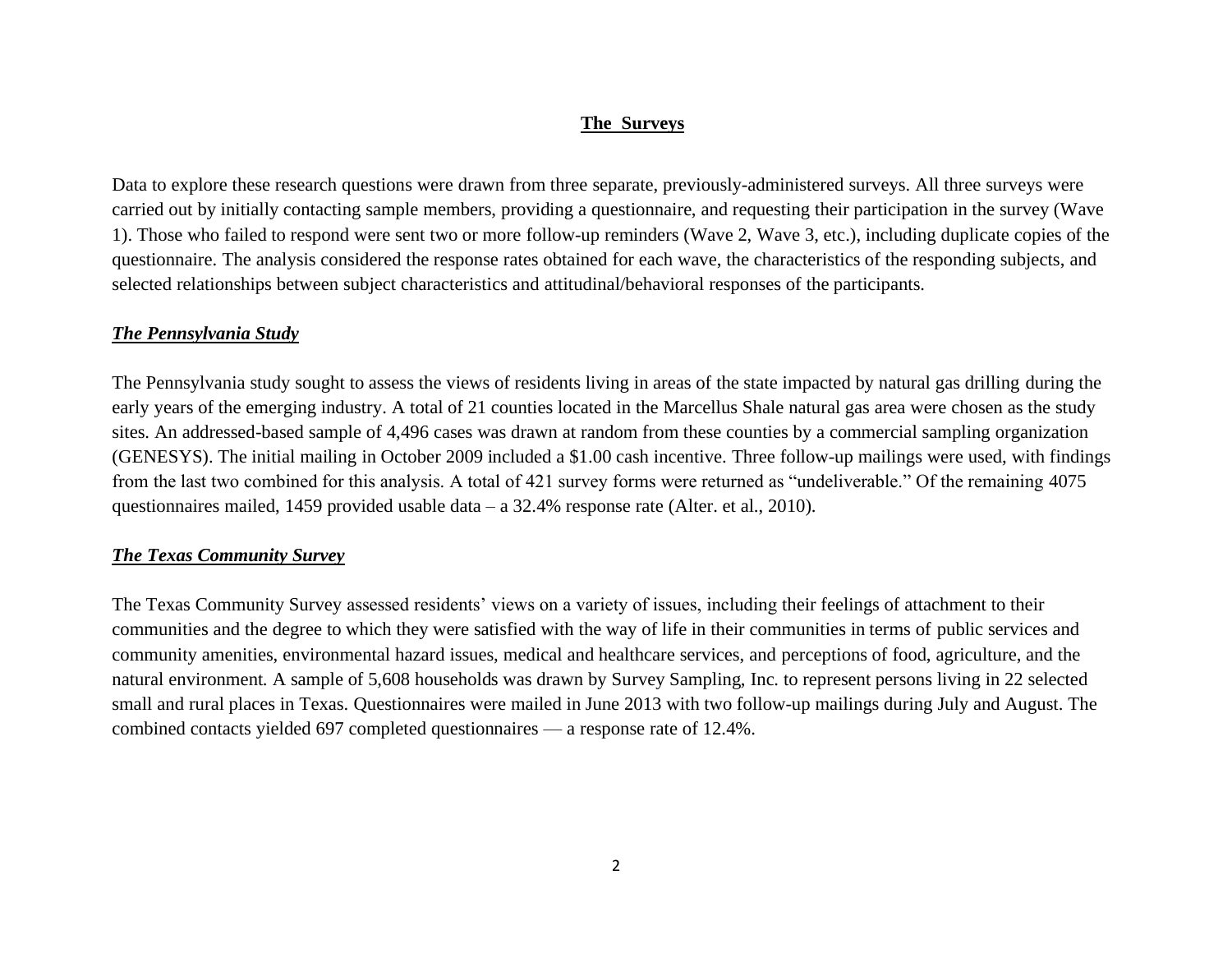# *The Texas Boating Survey*

The Texas Boating Survey assessed licensed boaters' beliefs and behaviors related to aquatic invasive species (AIS) occurrence and mitigation in Texas inland freshwaters. The study assessed aspects of boaters' recreational boating activity in these waters over the past 12-months and their awareness, knowledge, attitude, and normative beliefs related to AIS. A random sample of 9,500 individuals was drawn from the Texas Parks and Wildlife Department's license database. Participants were solicited via email to complete an online questionnaire in May 2016 with four follow-up reminders sent during May and June. After accounting for undeliverables and opt-outs, 8,609 participants were eligible and a total of 2,330 questionnaires were completed — a 27.0% response rate (Wallen  $\&$ Kyle, 2018).

# **Analysis: Research Question 1**

### *What is the effect of differing numbers of contacts on the number of survey responses received?*

# **The Data**

For the Pennsylvania mail survey, nearly half (48,8%) of the total completed questionnaires received were in response to the initial solicitation for participation. (Wave 1). For the Texas Community Survey (also a mail survey), that percentage was even higher (55.2%) (Table 1). Subsequent contacts (Waves 2, 3 and 4) each yielded decreasing increases in the numbers of responses, indicating that the net or marginal "payoff" in terms of received data declined with increasing Waves. As a result, additional follow-up contacts were discontinued.

For the Texas Boating Survey, which was conducted entirely online, the initial solicitation (Wave 1) yielded just 564 completed surveys (24.2% of the final number received). In response to Wave 2 (the first follow-up reminder), an additional 841 completed questionnaire were received – an increase of nearly one and a half times the number of Wave 1 responses. Subsequent follow-ups (Waves 3, 4, and 5) each provided between 200 and 300 additional completed questionnaires.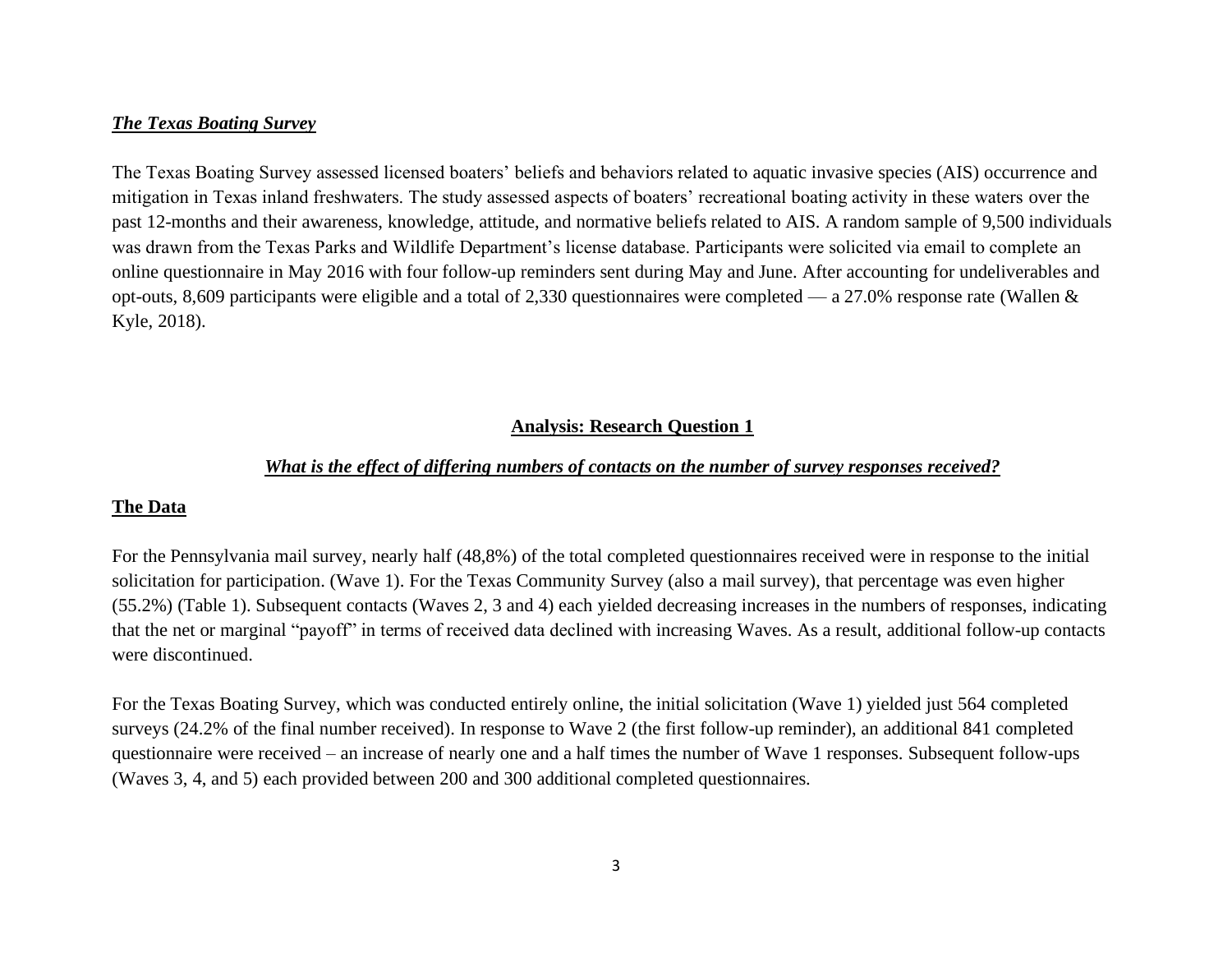#### **Discussion**

For both of the postal mail surveys (the Pennsylvania Study and the Texas Community Study), follow-up contacts with the sample members increased the number of usable sample members, but at a decreasing rate. That is, after the third contact the number of additional responses numbered less than 100 in both cases and further contacts were discontinued. However, for the Texas Boating survey, conducted online, continuing follow-ups continued to provide sizable numbers of additional responses until the survey was discontinued on other grounds, suggesting that additional follow-up contacts might have continued to increase the number of cases available for analysis.

What can be concluded from these data? First, it seems clear that follow-up contacts with sample members do substantially increase the total number of cases available to the researcher for analysis. In both the Pennsylvania Survey and the Texas Community Study, after the initial contact (Wave 1), the usable samples approximately doubled in size with follow-up contacts (Wave 2 and Wave 3). However, the number of newly added cases, decreased between Wave 2 and Wave 3, suggesting that the marginal receipt from additional contacts would be expected to continue to decline. Similarly, in the on-line Texas Boating Study, follow-up contacts were useful in increasing the number of survey participants.

# **Analysis: Research Question 2**

# *Do the socio-demographic characteristics of respondents differ depending upon WHEN they completed the survey form?.*

### **The Data**

For this analysis, the distributions of the characteristics of sample members who responded to the initial invitation for survey participation (Wave 1) were compared with those who responded to subsequent follow-up waves.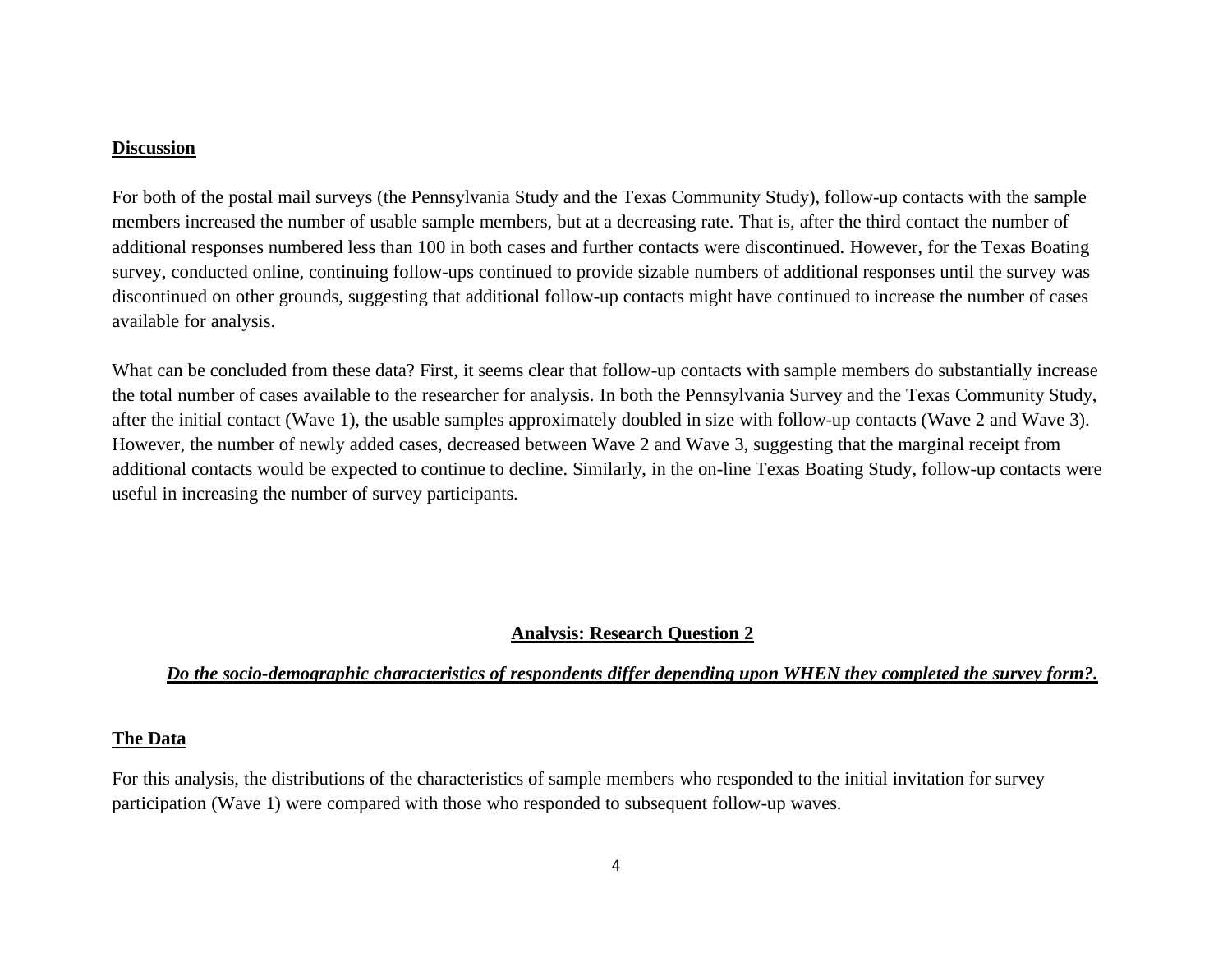In the Pennsylvania study, data were available on each subject's gender, age, marital status, education, years the person had lived in the area, income level, employment status, and self-reported liberal vs. conservative political views **(**Table 2**)**. For none of these variables did the distributions of these characteristics differ significantly at the .05 level among the three "response waves." Thus, regardless of *when* the subject answered the survey, males were more likely than females to be included in the data. Furthermore, responses were most likely from those aged 44-79, the married, the employed, long-time residents, and those who reported that their political views were "conservative." There was a tendency for earlier (i.e., Wave 1) respondents to be slightly more likely than those who answered later to have at least some post high school education, but these educational differences were not statistically significant at the  $.05$  level (p= $.07$ ).

Similarly, the response rates for the Texas Community Survey did not vary significantly by subjects' gender, age, marital status, years in the area, income level, employment status, or political beliefs (Table 3). However, there were significant wave differences in subjects' educational level. The percentage of surveys returned in the first wave by subjects with post high school education was greatest (70.1%) and declined somewhat in Wave 2 (56.4%) and Wave 3 (58.2%), suggesting that those with higher educations responded somewhat more quickly to the survey than those with less schooling. However, this difference was negligible after the first follow-up (i.e., Wave 2). None of the other respondent characteristics varied significantly across the three waves of contact. Thus, except for educational level, follow-up requests increased the total usable sample size, but did not significantly alter the distributions of gender, age, marital status, years lived in the area, income level, or political beliefs. The sole exception involved respondent's education, where response rates declined only between Wave 1 and Wave 2.

In the online Texas Boating Survey, only the distribution of Frequency of Boating Use during the past year varied significantly (p=.03) by Wave (Table 4). The proportion of respondents reporting "no" boat uses during the past year increased from 23.6% in Wave 1 to 32.0% in Wave5. There were no significant differences in among waves in the distributions of gender, age, ethnicity, education, income, and whether or not the respondent reporting having taken a boating course. The proportion of females responding did increase slightly between Wave 1 and Wave 5, but this increase was not statistically significant (p=.06) and the numbers of females included in all waves were small.

### **Discussion**

The current analysis found the distributions of demographic characteristics of subjects who answered the initial request for survey participation differed little from those who responded to the second or third solicitation regarding gender, age, marital status, years in the area, income level, employment status, or political beliefs. Exceptions to this generalization suggested that those who responded to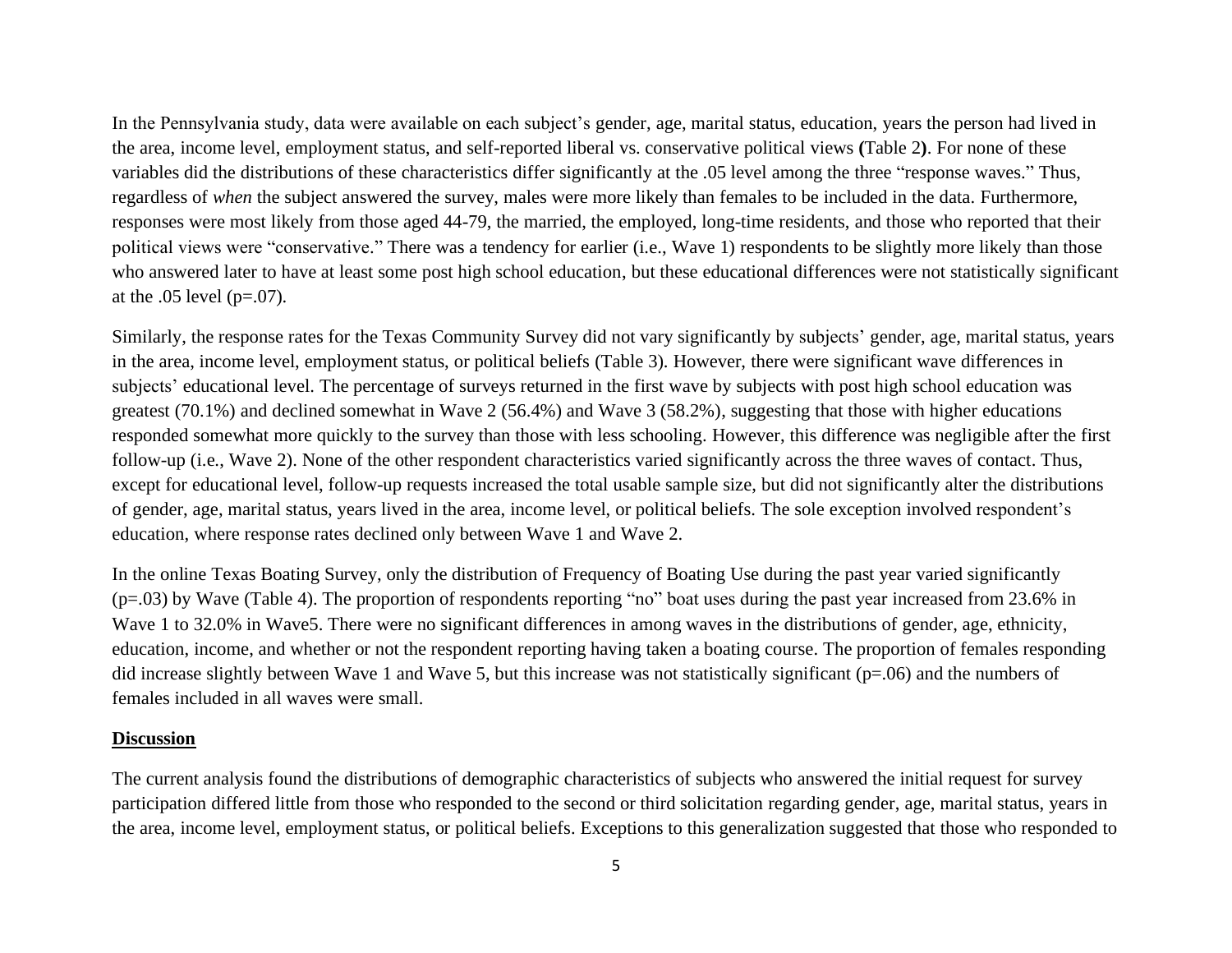the initial mailing (Wave 1) were somewhat more likely than the Wave 2 or 3 respondents to have at least some post high school education. Although these overall differences were statistically significant (p<.05) only for the Texas data, and occurred only between the Wave 1 and Wave 2 distributions in the Pennsylvania study, they support the conclusion (suggested by previous research) that that responses to surveys likely disproportionately reflect the views of the more educated subjects. Efforts to employ mixed mode surveys using postal or e-mail contacts combined with follow-up telephone, e-mail or online modes have sometimes been used to increase overall response rates, but these methods too would be expected to be selective for more educated subjects, thus exacerbating the educational bias of the resulting sample.

Not only can selective response rates bias the representativeness of the researcher's data, but even the initial acquisition of a "representative," probability-based sample is fraught with difficulty. If the desired population consists of the members of an organization or group for which membership rolls are maintained (and purged when members leave), a random draw from this listing would represent an appropriate "random" sample. However, when conducting a general population survey – whether that be in rural Pennsylvania or the community of Mudville – current and complete population listings of individuals (i.e., the sampling frame) are almost never available. Postal addresses are often used to sample households for mail surveys. However, address-based listings define households, not individuals. If personal views or characteristics are the focus of study, the designation of one member of the household (e.g., "oldest male," "youngest female," "person with the most recent birthday," etc.) as the desired respondent means that individuals in smaller households will be over-represented in the sample relative to those in larger household, resulting in sampling errors of unspecified size.

The combined effects of imprecision in sample selection, biasing in response rates, and possible measurement errors in question formulation present multiple challenges for social scientists and all can contribute to imprecision and errors in estimating parameters for the target population of interest,

### **Analysis: Research Question 3**

**Do the** *relationships* **of subjects' demographic/personal characteristics to reported attitudes and/or behaviors characteristics differ depending upon the Wave in which they responded to the survey?**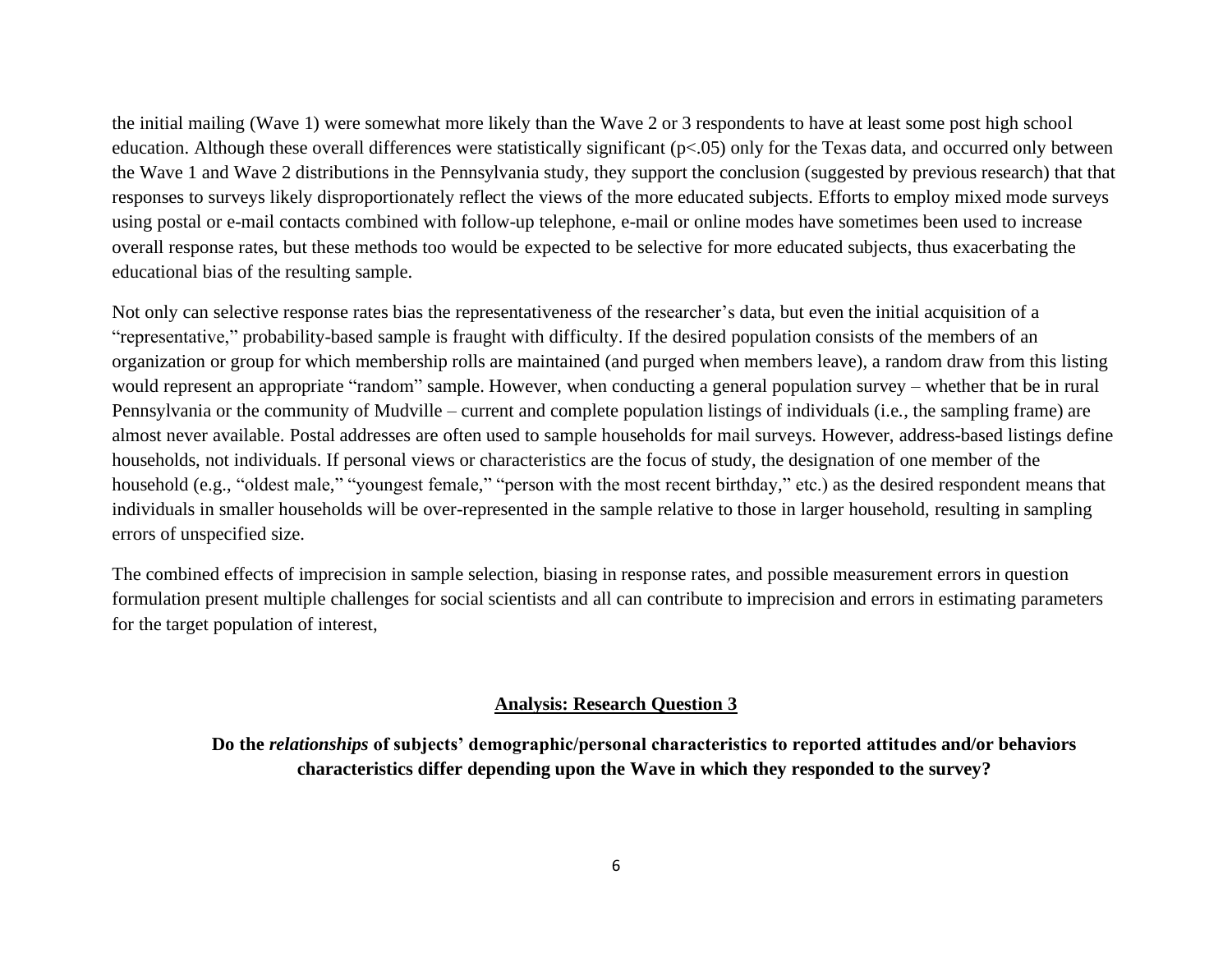The previous analysis considered whether the distributions of individual variables were inconsistent across different response waves. This section addressed the question of whether the relationships between variables differed depending upon *when* (Wave 1, 2, 3, etc.) subjects responded to the survey? Answers to this latter question can be explored regardless of whether the overall distributions of one's sample data differ from their distributions in an empirical population. Certainly, researchers in many other fields (e.g., medicine, psychology, nutrition, genetics, etc.) do not depend on the use of probability samples derived from specific definable populations. Rather, drawing upon empirical data, they measure the nature and degree of observable differences or relationships in their data and conclude (using significance tests) whether the observed differences are greater than chance (with a specified probability of error). Subsequent analysis of sample data can then explore the limits of the findings by controlling for other variables and/or assessing the same relationship in other data sets drawn from the same or differing populations.

The following analysis assessed whether relationships between various independent and dependent variables differed depending upon the levels (and waves) of response to the survey. Put otherwise, does using information from differing response waves present consistent or differing conclusions concerning the nature and importance of the relationships between independent and dependent variables of interest?

### **The Pennsylvania Data**

For the Pennsylvania analysis, four dependent variables were considered: (a) a 9-item scale measuring the subject's assessment of his/her Knowledge of Natural Gas Drilling,<sup>1</sup> and (b) the respondent's reply to a single item requesting his/her Support of Natural Gas Extraction.<sup>2</sup> Bivariate correlations were calculated relating the independent variables of respondent's gender, age, marital status, education, years in the area, income, employment status, and political beliefs to each of these two dependent variables. were calculated for: (1) the Total (final) sample; (2) Wave 1 respondents (i.e., those who received only the first solicitation with no follow-up reminders); and (3) each additional contact (Wave 2 and Wave 3), Table 5.

<sup>&</sup>lt;sup>1</sup> On a scale of 0 ("non or almost none") to 4("a great deal") ,respondents were asked: How much do you know about: a) economic impacts of the natural gas industry; b) social impacts of natural gas well development on communities; c) effects of gas drilling on the natural environment; d) implications of natural gas drilling for water quality and quantity; e) gas drilling procedures and practices; f) procedures and legal implications of leasing mineral rights; g) impact of Gas well development on local governments; h) government regulations relating to gas drilling; i) jobs and job training opportunities related to gas development. (Cronbach's Alpha = .952)

<sup>&</sup>lt;sup>2</sup> On a scale from 1 to 5 how do you feel about natural gas extraction from the Marcellus Shale? 1-srongly oppose; 2=-somewhat oppose; 3= neither oppose nor support; 4=somewhat support; 5=strongly support.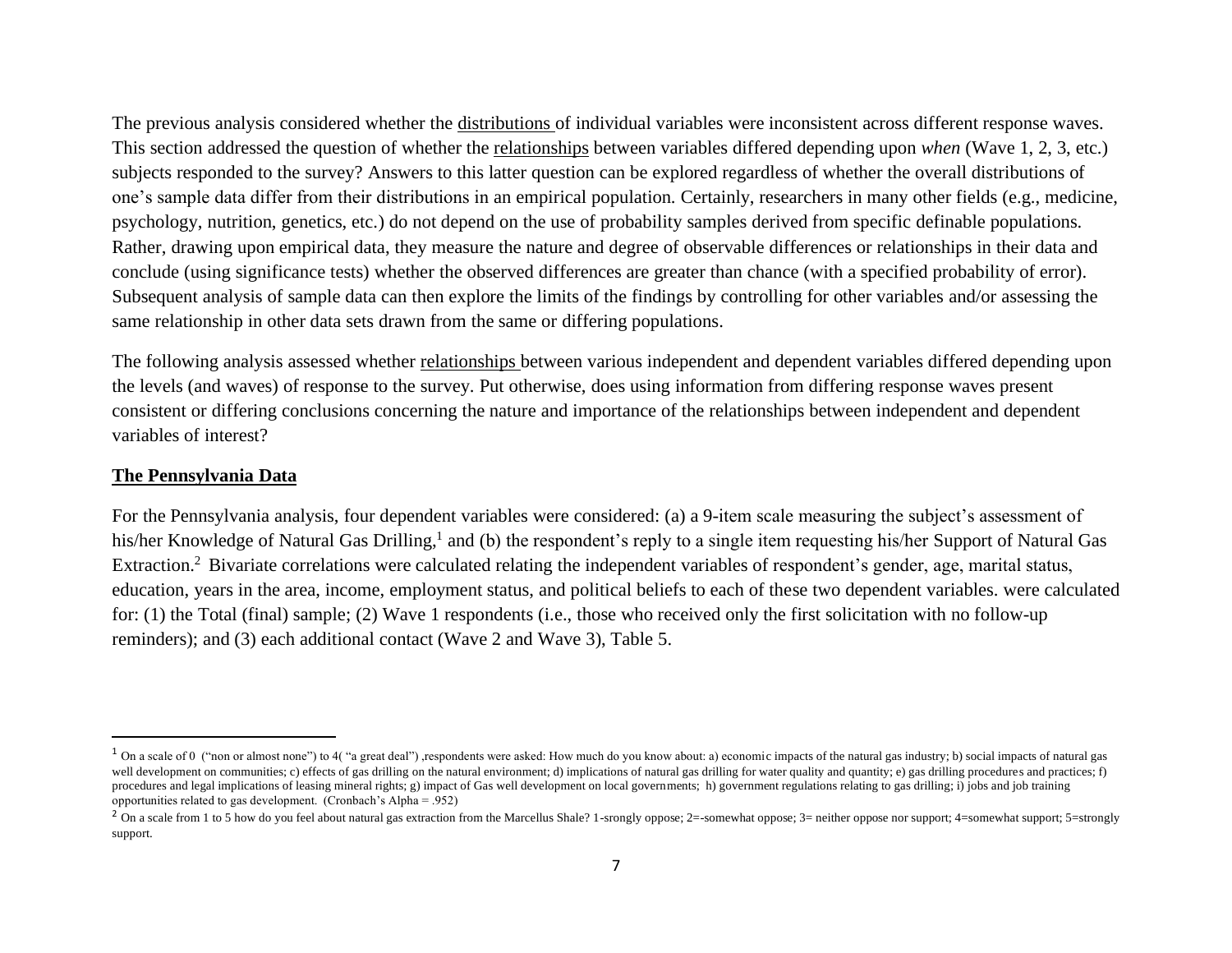For the Knowledge variable, by far the largest correlations for the Total sample, the initial contact (Wave 1), and each of the following waves, were consistently gender, income and education. Males were more knowledgeable than females; income and education were both positively correlated with Knowledge Scores.

The largest correlates of the item assessing the respondents' Support for Gas Drilling in the Total Sample, and for Wave 1 and Wave 2 were political beliefs, gender, and income. Males, the married, those with conservative political beliefs, and those with higher incomes were more likely than their opposites to support natural gas drilling.

# **The Texas Community Study**

Analysis of the Texas Community Study data focused on two dependent variables: (a) the subject's feelings of Attachment to their communities as measured by a 10-item Likert Scale<sup>3</sup>, and (b) a single question asking about the individual's Satisfaction with the Quality of Life in the Community.<sup>4</sup> These measures were correlated with the independent variables of: subject's gender, age, marital status, education, years in the area, income, employment status, and reported political beliefs (liberal vs. conservative) (Table 6).

The relative magnitude of the correlations for the Total sample and for the Wave 1 data were similar for the Community Attachment Scale where the largest *r-values* (in order from high to low) were years in the area, conservatism of political beliefs, and age. Political beliefs, income, and marital status had the highest correlations with the indicator of Community Satisfaction in the Total sample, and in the Wave 1 and Wave2 data.

### **The Texas Boating Study**

The previous two studies used mail surveys with two follow-up contacts at 2-3 week intervals. The Texas Boating Survey was carried out online with an initial mailing (Wave 1) followed by four on-line follow-up contacts at approximately one-week intervals -- Waves 2 ,3, 4, and 5. Three dependent behaviors (frequency of boat usage, perception of threat from invasive species, and participation in positive actions to control/reduce the dangers of invasive water species) were each correlated with subjects' gender, age, ethnicity,

<sup>&</sup>lt;sup>3</sup> Community Attachment was assessed using ten 4-category Likert items where 1=SD; 4=SA: as follows: Overall I am very attached to this community; I feel like I belong in this community; The friendships and associations I have with people in this community mean a lot to me; If the people in this community were planning something, I'd think of it as something WE were doing rather than THEY were doing; If I needed advice about something, I could go to someone in this community; I think that I agree with most people in this community about what is important in life; I feel loyal to the people in this community; I plan to remaina member of this community for a number of years; I like to think of myself as similar to the people who live in this community; The future success of this community is very important to me. (Cronbach's Alpha=.926.

<sup>&</sup>lt;sup>4</sup> In general, how satisfied are you with the quality of life in this community? 1=very dissatisfied; 2= somewhat dissatisfied; 3= neither satisfied nor dissatisfied; 4=somewhat satisfied; 5=very satisfied.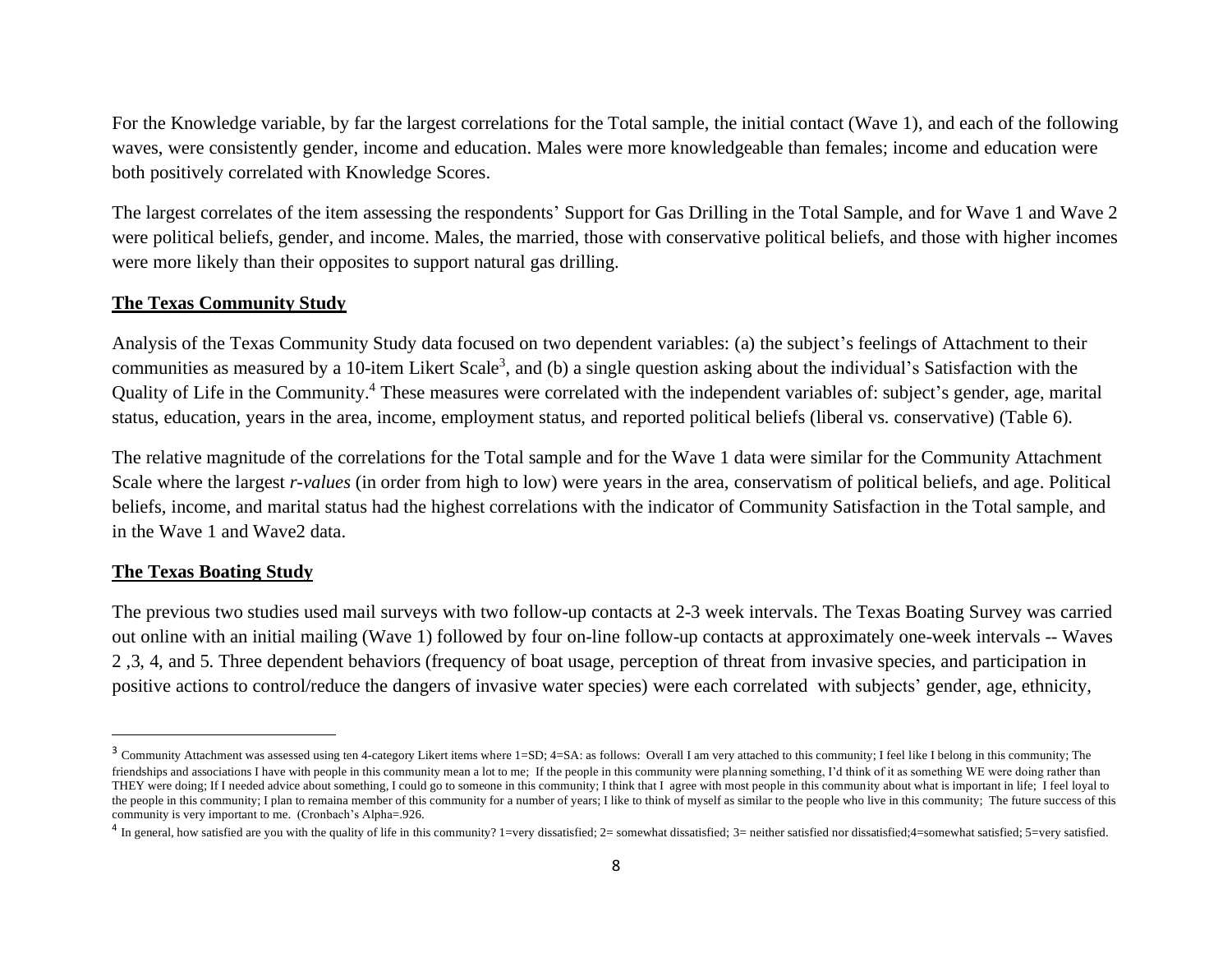education, and income (Table 7). The negative correlations of frequency of boat usage with the respondents' ethnicity and income were small, but consistent predictors for the Total Sample and Waves 1-3. The negative correlation between age and participation in positive protective behaviors were consistent across all waves and the total sample. Educational attainment was inversely related to the subject's participation in behaviors to reduce the spread of invasive species for Wave 1, Wave 2, and the Total sample.

## **Discussion**

Although there were fluctuations among the waves of contact, there were also important consistencies in both of the mail studies -- the Pennsylvania and the Texas Community Surveys. Indeed, conclusions concerning the most important correlates of the dependent variables in the Total sample were so similar to those from the initial mailing (Wave 1), that one could question whether the time, cost, and energy to carry out the additional follow-up contacts (Wave 2 and Wave 3) in the mail surveys were warranted! Although somewhat less consistent, the online Texas Boating Study provided some support for these conclusions. However, the online Texas Boating study continued to add a fair number of cases even through Weaves 4 and 5. Given the relatively low costs of additional follow-up contacts online may be warranted.

# **Conclusions**

The current analysis was exploratory. It drew upon research studies conducted by three different researchers, working in different locales, with differing target population, dealing with different topics, and using different modes of data collection (two mail and one online). Additional studies are needed to assess the applicability of the findings to other settings.

We invite others with information on various waves and respondent contact methods (mail, telephone, internet or some combination of these) to further explore various issues related to the current report: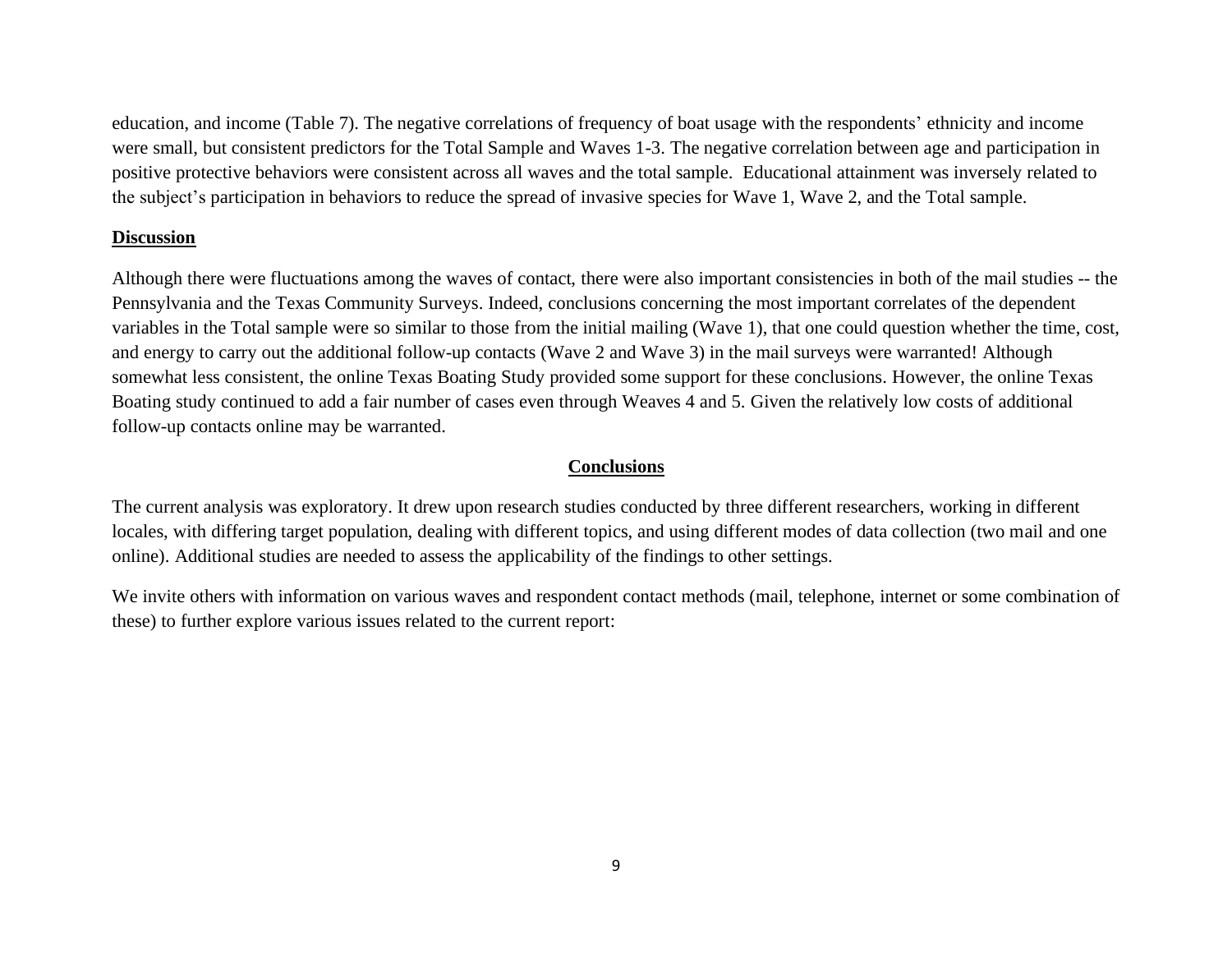### References

- Alter, Ted. A., Kathy Brasier, Diane McLaughlin, Fern K. Willits. 2010. Baseline Socioeconomic Analysis for the Marcellus Shale Development in Pennsylvania. Report to the Appalachian Regional Commission. [https://scholar.google.com/scholar?hl=en&as\\_sdt=0%2C39&q=Alter%2C+T.+A.%2C+Kathy+Brasier%2C+Diane+M](https://scholar.google.com/scholar?hl=en&as_sdt=0%2C39&q=Alter%2C+T.+A.%2C+Kathy+Brasier%2C+Diane+McLaughlin%2C+Fern+K.+Willits.+2010.+Baseline+Socioeconomic+Analysis+for+the+Marcellus+Shale+Development+in+Pennsylvania.+Report+to+the+Appalachian+Regional+Commission.+&btnG=) [cLaughlin%2C+Fern+K.+Willits.+2010.+Baseline+Socioeconomic+Analysis+for+the+Marcellus+Shale+Development](https://scholar.google.com/scholar?hl=en&as_sdt=0%2C39&q=Alter%2C+T.+A.%2C+Kathy+Brasier%2C+Diane+McLaughlin%2C+Fern+K.+Willits.+2010.+Baseline+Socioeconomic+Analysis+for+the+Marcellus+Shale+Development+in+Pennsylvania.+Report+to+the+Appalachian+Regional+Commission.+&btnG=) [+in+Pennsylvania.+Report+to+the+Appalachian+Regional+Commission.+&btnG=](https://scholar.google.com/scholar?hl=en&as_sdt=0%2C39&q=Alter%2C+T.+A.%2C+Kathy+Brasier%2C+Diane+McLaughlin%2C+Fern+K.+Willits.+2010.+Baseline+Socioeconomic+Analysis+for+the+Marcellus+Shale+Development+in+Pennsylvania.+Report+to+the+Appalachian+Regional+Commission.+&btnG=)
- Wallen, K. E. & Kyle, G. T. (2018). Aquatic invasive species in Texas freshwaters: A statewide survey of recreational boaters' perceptions, preferences, and behaviors. Report prepared for the Inland and Coastal Fisheries Divisions, Texas Parks and Wildlife Department. Available online http://bit.ly/2018-TX-AIS.

Table 1. Numbers of Questionnaires Received by Wave of Contact for the PA Survey, the Texas Community Survey, and the Texas Boating Survey.

|               | PENNSYLVANIA<br><b>SURVEY</b>  |         | <b>TEXAS COMMUNITY</b><br><b>SURVEY</b> |         | <b>TEXAS BOATING</b><br><b>SURVEY</b> |         |  |
|---------------|--------------------------------|---------|-----------------------------------------|---------|---------------------------------------|---------|--|
|               | <b>Questionnaires Received</b> |         | <b>Questionnaires Received</b>          |         | Questionnaire received                |         |  |
| <b>WAVE</b>   | <b>Total Number</b>            | Percent | <b>Total Number</b>                     | Percent | <b>Total Number</b>                   | Percent |  |
|               | 712                            | 48.8    | 385                                     | 55.2    | 564                                   | 24.2    |  |
| ◠             | 390                            | 27.1    | 247                                     | 35.5    | 841                                   | 36.1    |  |
| 3             | 276 <sup>a</sup>               | 24.1    | 65                                      | 9.3     | 294                                   | 12.6    |  |
| 4             | 81 <sup>a</sup>                |         |                                         |         | 362                                   | 15.5    |  |
|               |                                |         |                                         |         | 269                                   | 11.5    |  |
| <b>TOTALS</b> | 1459                           | 100.0   | 697                                     | 100.0   | 2330                                  | 100.0   |  |

<sup>a</sup> Waves 3 and 4 for the Pennsylvania Survey were combined for the remaining analysis.

.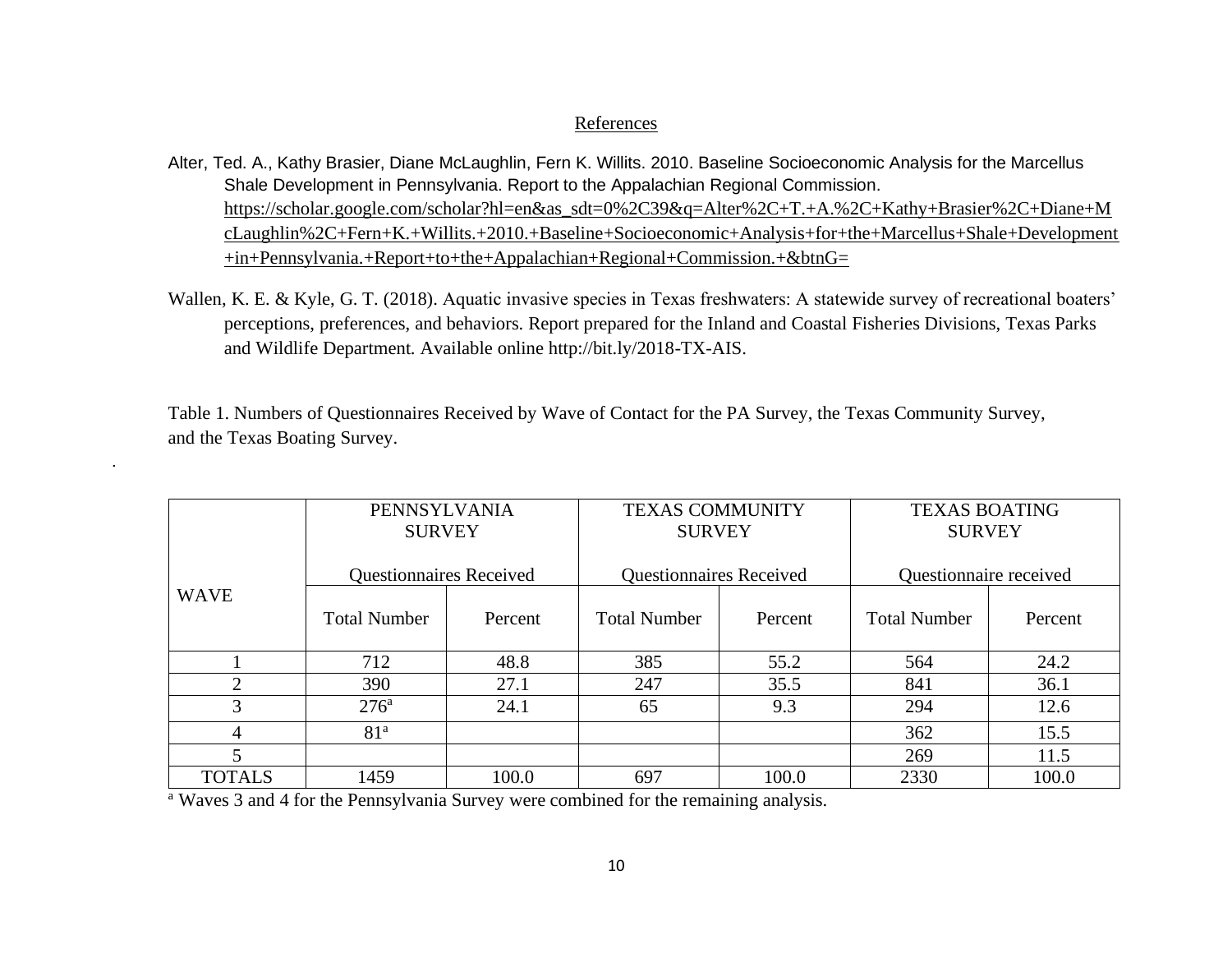| Variable                 | <b>TOTAL SAMPLE</b> |               | WAVE 1 |               | WAVE 2 |               | WAVE 3 |               |       | $P-value$ |
|--------------------------|---------------------|---------------|--------|---------------|--------|---------------|--------|---------------|-------|-----------|
|                          | Number              | $\frac{0}{0}$ | Number | $\frac{0}{0}$ | Number | $\frac{0}{0}$ | Number | $\frac{0}{0}$ | ChiSq |           |
| Gender                   |                     |               |        |               |        |               |        |               |       |           |
| Male                     | 788                 | 55.1          | 405    | 57.9          | 202    | 52.5          | 181    | 52.6          | 4.09  | .13       |
| Female                   | 641                 | 44.9          | 295    | 42.1          | 183    | 47.5          | 163    | 47.4          |       |           |
| Age                      |                     |               |        |               |        |               |        |               |       |           |
| Less than 45             | 285                 | 20.4          | 142    | 20.7          | 68     | 18.1          | 75     | 22.4          | 4.58  | .60       |
| $45 - 59$                | 495                 | 35.4          | 240    | 34.9          | 131    | 34.9          | 124    | 37.0          |       |           |
| $60 - 79$                | 515                 | 36.9          | 255    | 37.1          | 150    | 40.0          | 110    | 32.8          |       |           |
| 80 & over                | 102                 | 7.3           | 50     | 7.3           | 26     | 6.9           | 26     | 7.6           |       |           |
| <b>Marital Status</b>    |                     |               |        |               |        |               |        |               |       |           |
| Not married              | 462                 | 32.3          | 224    | 32.0          | 118    | 30.6          | 120    | 34.8          | 1.52  | .47       |
| Married                  | 968                 | 67.7          | 475    | 68.0          | 268    | 69.4          | 225    | 65.2          |       |           |
| <b>Education</b>         |                     |               |        |               |        |               |        |               |       |           |
| Less than HS grad        | 502                 | 35.3          | 227    | 32.8          | 140    | 36.4          | 135    | 39.4          | 8.77  | .07       |
| HS grad                  | 478                 | 33.6          | 228    | 32.9          | 139    | 36.1          | 111    | 32.4          |       |           |
| Some post HS             | 441                 | 31.0          | 238    | 34.3          | 106    | 27.5          | 97     | 28.3          |       |           |
| Years lived in the area  |                     |               |        |               |        |               |        |               |       |           |
| Life/20 yrs or more      | 1164                | 81.0          | 567    | 80.7          | 329    | 84.1          | 268    | 78.1          | 4.40  | .11       |
| Less than 20 yrs         | 273                 | 19.0          | 136    | 19.3          | 62     | 15.9          | 75     | 21.9          |       |           |
| <b>Income</b>            |                     |               |        |               |        |               |        |               |       |           |
| $<$ \$25,000             | 325                 | 25.8          | 150    | 23.8          | 90     | 27.1          | 85     | 28.5          | 7.70  | .26       |
| \$25,000-49,999          | 391                 | 31.1          | 207    | 32.9          | 107    | 32.2          | 77     | 25.8          |       |           |
| \$50,000-74,999          | 272                 | 21.6          | 136    | 21.6          | 63     | 19.0          | 73     | 24.5          |       |           |
| \$75,000 or more         | 271                 | 21.5          | 136    | 21.6          | 72     | 21.7          | 63     | 21.1          |       |           |
| <b>Employment status</b> |                     |               |        |               |        |               |        |               |       |           |
| Not employed             | 614                 | 43.3          | 308    | 44.8          | 175    | 45.2          | 131    | 38.2          | 4.88  | .09       |
| Employed                 | 803                 | 56.7          | 379    | 55.2          | 212    | 54.8          | 212    | 61.8          |       |           |
| <b>Political Beliefs</b> |                     |               |        |               |        |               |        |               |       |           |
| Liberal                  | 259                 | 19.7          | 137    | 20.7          | 75     | 22.0          | 47     | 15.2          | 7.07  | .13       |
| Neither                  | 472                 | 35.9          | 231    | 34.8          | 115    | 33.7          | 126    | 40.6          |       |           |
| Conservative             | 583                 | 44.4          | 295    | 44.5          | 151    | 44.3          | 137    | 44.2          |       |           |

Table 2. Sociodemographic attributes of respondents to the PENNSYLVANIA Study by Response Wave. .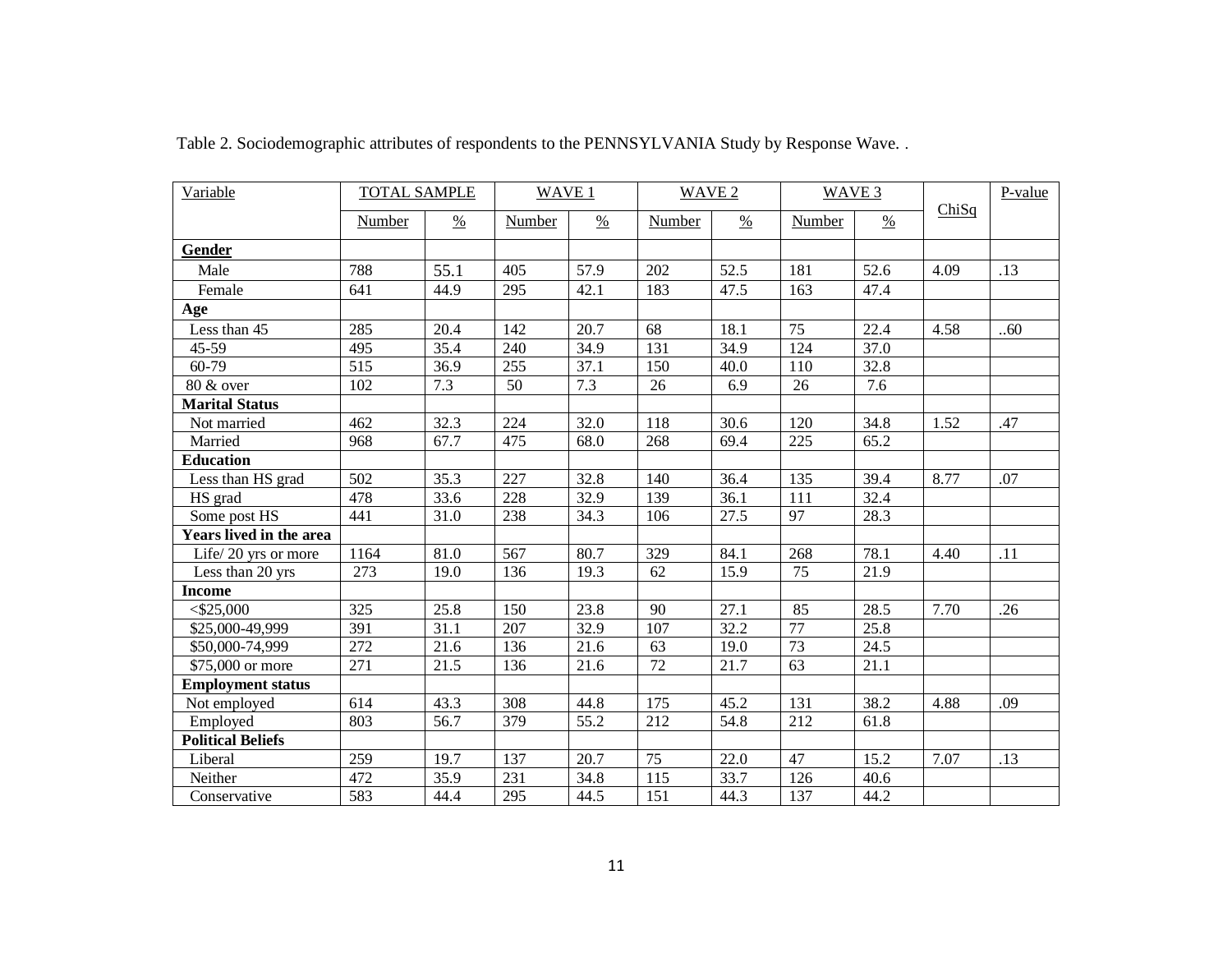| Variables                | <b>TOTAL SAMPLE</b> |      | WAVE 1 |      | WAVE 2 |      | WAVE 3       |      |       | P-value |
|--------------------------|---------------------|------|--------|------|--------|------|--------------|------|-------|---------|
|                          | Number              | $\%$ | Number | $\%$ | Number | $\%$ | Number       | $\%$ | ChiSq |         |
| Gender                   |                     |      |        |      |        |      |              |      |       |         |
| Male                     | 282                 | 43.5 | 171    | 46.8 | 91     | 40.6 | 20           | 33.9 | 4.63  | .10     |
| Female                   | 366                 | 56.5 | 194    | 53.2 | 133    | 59.4 | 39           | 66.1 |       |         |
| Age                      |                     |      |        |      |        |      |              |      |       |         |
| Less than 45             | 99                  | 15.4 | 44     | 12.2 | 39     | 17.6 | 16           | 27.1 | 11.58 | .07     |
| 45-59                    | 179                 | 27.9 | 104    | 28.9 | 61     | 27.5 | 14           | 23.7 |       |         |
| $60 - 79$                | 302                 | 47.1 | 180    | 50.0 | 97     | 43.7 | 25           | 42.4 |       |         |
| 80 & over                | 61                  | 9.5  | 32     | 8.9  | 25     | 11.3 | 4            | 6.8  |       |         |
| <b>Marital Status</b>    |                     |      |        |      |        |      |              |      |       |         |
| Not married              | 200                 | 31.0 | 120    | 33.0 | 67     | 30.3 | 13           | 21.7 | 3.15  | .21     |
| Married                  | 445                 | 69.0 | 244    | 67.1 | 154    | 69.7 | 47           | 78.3 |       |         |
| <b>Education</b>         |                     |      |        |      |        |      |              |      |       |         |
| Less than HS grad        | 55                  | 9.0  | 25     | 7.2  | 25     | 11.8 | 5            | 9.1  | 12.24 | .016    |
| HS grad                  | 164                 | 26.7 | 79     | 22.7 | 67     | 31.8 | 18           | 32.7 |       |         |
| Some post HS             | 395                 | 64.3 | 244    | 70.1 | 119    | 56.4 | 32           | 58.2 |       |         |
| Years lived in the area  |                     |      |        |      |        |      |              |      |       |         |
| Less than 20 years       | 344                 | 54.0 | 187    | 52.1 | 125    | 56.6 | 32           | 56.1 | 1.22  | .54     |
| 20 years or more         | 293                 | 46.0 | 172    | 47.5 | 96     | 43.3 | 25           | 43.9 |       |         |
| <b>Income</b>            |                     |      |        |      |        |      |              |      |       |         |
| $<$ \$30,000             | 199                 | 33.1 | 109    | 32.2 | $72\,$ | 35.1 | 18           | 31.6 | 1.07  | .98     |
| \$30,000-59,999          | 161                 | 26.8 | 89     | 26.3 | 56     | 27.3 | 16           | 25.1 |       |         |
| \$60,000-89,999          | 111                 | 18.5 | 65     | 19.2 | 36     | 17.6 | 10           | 17.5 |       |         |
| \$90,000 or more         | 130                 | 21.6 | 76     | 22.4 | 41     | 20.0 | 13           | 22.8 |       |         |
| <b>Employment status</b> |                     |      |        |      |        |      |              |      |       |         |
| Not employed             | 324                 | 52.4 | 184    | 53.2 | 108    | 50.7 | 32           | 54.2 | .41   | .815    |
| Employed                 | 294                 | 47.6 | 162    | 46.8 | 105    | 49.3 | 27           | 45.8 |       |         |
| <b>Political Beliefs</b> |                     |      |        |      |        |      |              |      |       |         |
| Liberal                  | 22                  | 3.6  | 9      | 2.6  | 12     | 5.7  | $\mathbf{1}$ | 1.8  | 6.20  | $.18\,$ |
| Neither                  | 317                 | 52.3 | 173    | 50.6 | 115    | 55.0 | 29           | 52.7 |       |         |
| Conservative             | 267                 | 44.1 | 160    | 46.8 | 82     | 39.2 | 25           | 45.5 |       |         |

TABLE 3. Sociodemographic attributes of respondents to the TEXAS COMMUNITY survey by Response Wave.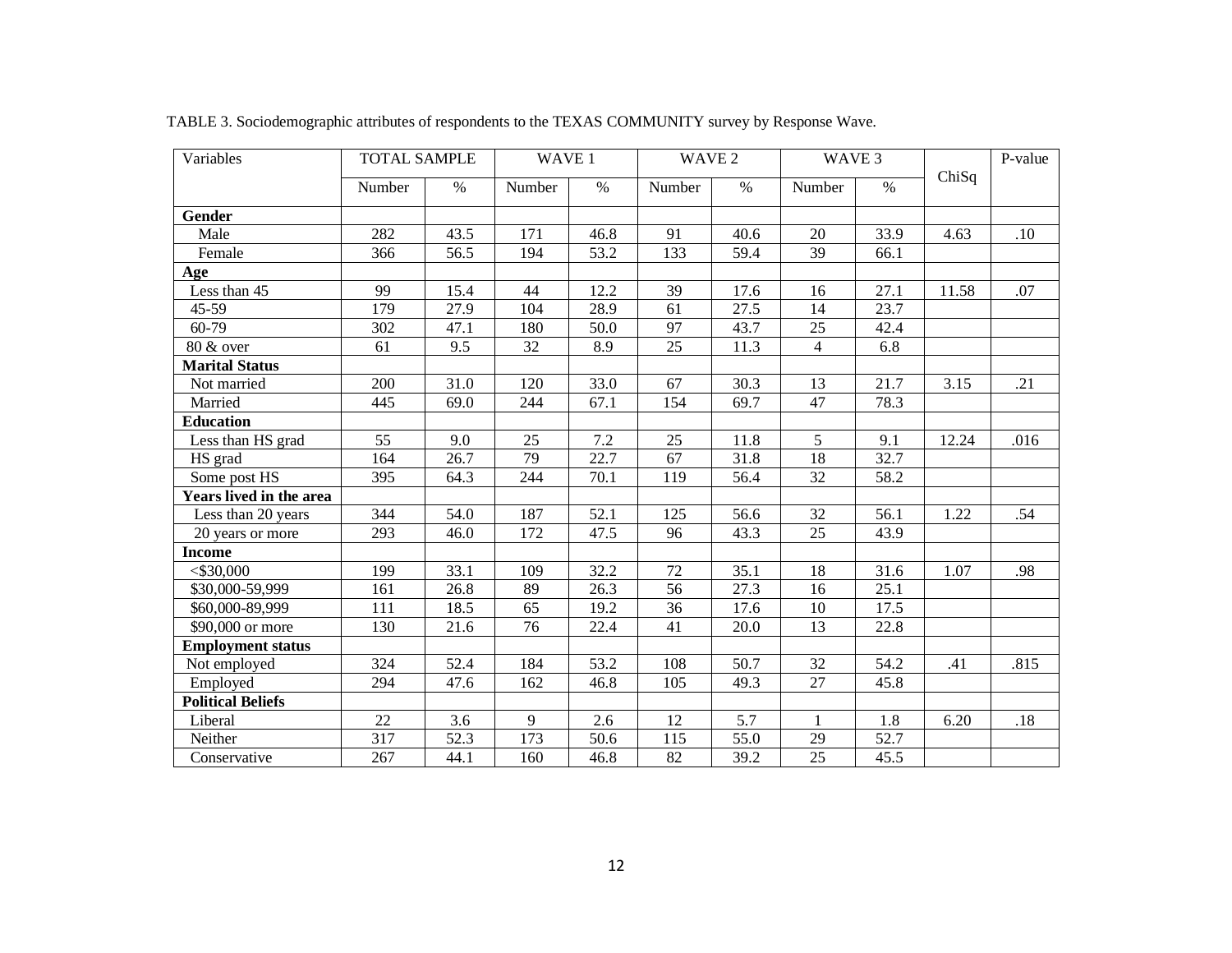| Variables                      | <b>TOTAL</b><br><b>SAMPLE</b> |                   | WAVE 1<br>WAVE 2 |                   | WAVE <sub>3</sub> |       | WAVE 4          |      | WAVE 5          |                   |                 |      |       |         |
|--------------------------------|-------------------------------|-------------------|------------------|-------------------|-------------------|-------|-----------------|------|-----------------|-------------------|-----------------|------|-------|---------|
|                                | Number                        | $\%$              | Number           | $\%$              | Number            | $\%$  | Number          | $\%$ | Number          | $\frac{0}{0}$     | Number          | $\%$ | ChiSq | P-value |
|                                |                               |                   |                  |                   |                   |       |                 |      |                 |                   |                 |      |       |         |
| Gender                         |                               |                   |                  |                   |                   |       |                 |      |                 |                   |                 |      |       |         |
| Male                           | 1466                          | 89.9              | 368              | 92.2              | 538               | 90.1  | 192             | 91.0 | 217             | 88.6              | 151             | 84.4 | 9.21  | .06     |
| Female                         | 165                           | 10.1              | 31               | 7.8               | 59                | 9.9   | 19              | 9.0  | 28              | 11.4              | 28              | 15.6 |       |         |
| Age                            |                               |                   |                  |                   |                   |       |                 |      |                 |                   |                 |      |       |         |
| Less than $\overline{45}$      | 258                           | 16.9              | 47               | 12.7              | 96                | 16.9  | 35              | 17.9 | 44              | 19.6              | 36              | 21.3 | 12.68 | .39     |
| 45-54                          | 366                           | 24.0              | 82               | 22.2              | 139               | 24.5  | $\overline{51}$ | 26.0 | 52              | $\overline{23.1}$ | 42              | 24.9 |       |         |
| 55-64                          | 512                           | 33.5              | 133              | 35.9              | 191               | 33.6  | 65              | 33.2 | 69              | 30.7              | 54              | 32.0 |       |         |
| 65 & over                      | 392                           | 25.7              | 108              | 29.2              | 142               | 25.0  | 45              | 23.0 | 60              | 26.7              | 37              | 21.9 |       |         |
| <b>Ethnicity</b>               |                               |                   |                  |                   |                   |       |                 |      |                 |                   |                 |      |       |         |
| Not Hispanic                   | 1438                          | 93.0              | 356              | 95.4              | 533               | 92.5  | 180             | 90.5 | 212             | 91.8              | 157             | 93.5 | 6.14  | .19     |
| Hispanic                       | 109                           | 7.0               | 17               | 4.6               | 43                | 7.5   | 16              | 9.5  | 19              | 8.2               | 11              | 6.5  |       |         |
| <b>Education</b>               |                               |                   |                  |                   |                   |       |                 |      |                 |                   |                 |      |       |         |
| HS grad or less                | $\overline{353}$              | $\overline{21.7}$ | $\overline{76}$  | 19.2              | 131               | 21.9  | $\overline{55}$ | 26.1 | $\overline{55}$ | 22.6              | $\overline{36}$ | 20.1 | 6.83  | .87     |
| Some post HS                   | 406                           | 25.0              | 95               | 24.0              | 149               | 24.9  | 48              | 22.7 | 65              | 26.7              | 49              | 27.4 |       |         |
| $4$ yr college grad            | 568                           | 34.9              | 148              | 37.4              | 208               | 34.89 | 67              | 31.8 | 83              | 34.2              | 62              | 34.6 |       |         |
| Post grad                      | 300                           | 18.4              | $\overline{77}$  | 19.4              | 110               | 18.4  | 41              | 19.4 | 40              | 16.5              | $\overline{32}$ | 17.9 |       |         |
| <b>Income</b>                  |                               |                   |                  |                   |                   |       |                 |      |                 |                   |                 |      |       |         |
| $<$ \$80,000                   | 363                           | 24.5              | 93               | 25.4              | 133               | 24.8  | 43              | 22.5 | 51              | 22.8              | 43              | 28.5 | 5.18  | .95     |
| \$80,000-119,999               | 387                           | 26.2              | 98               | 26.8              | 144               | 26.9  | 50              | 26.2 | 58              | 25.9              | 37              | 22.8 |       |         |
| $\overline{$120,000}$ -159,999 | 257                           | 17.4              | 64               | 17.5              | 82                | 15.3  | 36              | 18.8 | 42              | 18.8              | 33              | 20.4 |       |         |
| \$160,000 or more              | 472                           | 31.9              | 111              | 30.3              | $\overline{177}$  | 33.0  | 62              | 32.5 | $\overline{73}$ | 32.6              | 49              | 30.2 |       |         |
| <b>Boat Usage Past Yr</b>      |                               |                   |                  |                   |                   |       |                 |      |                 |                   |                 |      |       |         |
| None                           | 656                           | 28.2              | 133              | 23.6              | 234               | 27.8  | 89              | 30.3 | 114             | 31.5              | 86              | 32.0 | 22.91 | .03     |
| 1-5 times                      | 583                           | 25.0              | 131              | 23.2              | 216               | 25.7  | 73              | 24.8 | 91              | 25.1              | 72              | 26.8 |       |         |
| 6-14 times                     | $\overline{562}$              | 24.1              | 137              | $\overline{24.3}$ | $\overline{211}$  | 25.1  | 70              | 23.8 | 86              | 23.8              | 58              | 21.6 |       |         |
| 15 or more times               | 529                           | 22.7              | 163              | 28.9              | 180               | 21.4  | 62              | 21.1 | 71              | 19.6              | 53              | 19.7 |       |         |
| <b>Had Boater Course</b>       |                               |                   |                  |                   |                   |       |                 |      |                 |                   |                 |      |       |         |
| Yes                            | 523                           | 23.0              | 122              | 22.4              | 185               | 22.4  | 61              | 21.2 | 90              | 25.6              | 65              | 25.1 | 2.86  | .58     |
| $\rm No$                       | 1747                          | 77.0              | 423              | 77.6              | 642               | 77.6  | 227             | 78.8 | 261             | 74.4              | 194             | 74.9 |       |         |

Table 4. Sociodemographic attributes of respondents to the TEXAS BOATING Study by Response Wave.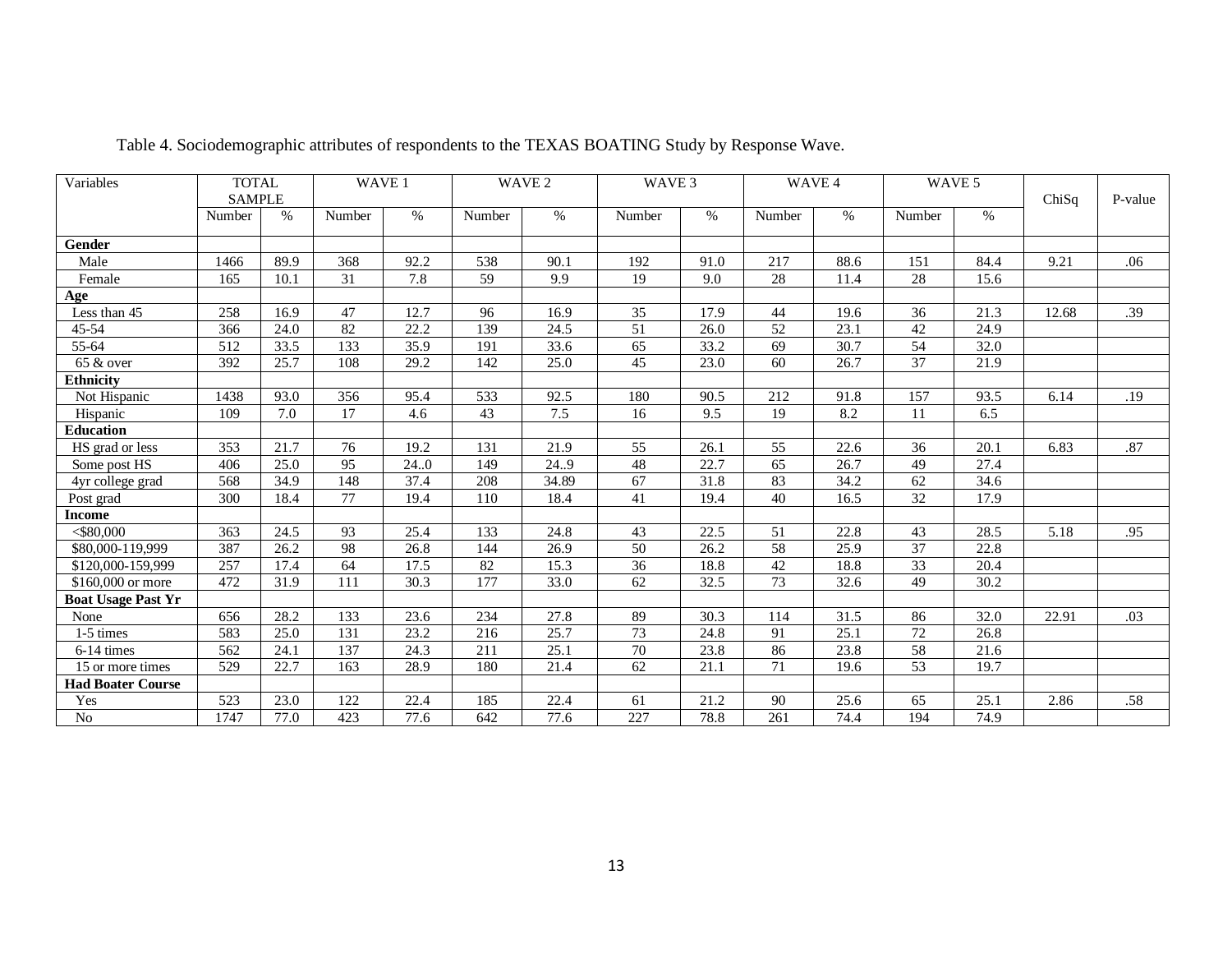Table 5. Bivariate Correlations of Sociodemographic Characteristics of PENNSYLVANIANS to Reported Knowledge of Gas Drilling and Support for Gas Drilling by Response Wave.

|                                  | <b>Total Sample</b> | WAVE 1      | WAVE <sub>2</sub> | WAVE <sub>3</sub><br>Bivariate r |  |
|----------------------------------|---------------------|-------------|-------------------|----------------------------------|--|
| Variables                        | Bivariate r         | Bivariate r | Bivariate r       |                                  |  |
|                                  |                     |             |                   |                                  |  |
| <b>Knowledge of Gas Drilling</b> |                     |             |                   |                                  |  |
| Gender                           | $-.244$             | $-.279$     | $-.224$           | $-.185$                          |  |
| Age                              | $-.009$             | .039        | $-.066$           | $-.068$                          |  |
| <b>Marital Status</b>            | .089                | .100        | .135              | .023                             |  |
| Education                        | .200                | .211        | .199              | .173                             |  |
| Years in Area                    | .024                | .042        | .068              | $-.049$                          |  |
| Income                           | .243                | .222        | .270              | .267                             |  |
| <b>Employment</b> status         | .108                | .064        | .167              | .156                             |  |
| Political beliefs                | .083                | .056        | .109              | .117                             |  |
| N of cases                       | 1131                | 579         | 289               | 262                              |  |
| <b>Support for Gas Drilling</b>  |                     |             |                   |                                  |  |
| Gender                           | $-.185$             | $-.216$     | $-.216$           | $-.074$                          |  |
| Age                              | .056                | .115        | $-.092$           | .045                             |  |
| <b>Marital Status</b>            | .122                | . 154       | .096              | .060                             |  |
| Education                        | .003                | .052        | $-.068$           | $-.051$                          |  |
| Years in Area                    | $-.041$             | $-.006$     | $-.118$           | $-.031$                          |  |
| Income                           | .136                | .141        | .164              | .093                             |  |
| <b>Employment status</b>         | .029                | $-.057$     | .196              | .074                             |  |
| Political beliefs                | .215                | .232        | .270              | .123                             |  |
| N of cases                       | 1121                | 576         | 285               | 259                              |  |

#### **Measurement of the variables:**

Knowledge of Gas Drilling: Based on a 9-item-scale.Subjects reported on a 5-point scale how much they knew about the effects/procedures of gas drilling (Alpha= .952).

Support for Gas Drilling: Based on one item with 5-responseacale where 1= Strongly oppose; 5=Strongly support.

Gender: 0=Males; 1=Females

Age: 1=<45 yrs.; 2=45-59 yrs.; 3= 60-79 yrs.; 80 yrs. & over

Marital status: 0=Not married; 1=Married

Education: 1=Less than high school; 2=HS grad; 3=Some post high school education

Years in area: 1=all my life; 20 years or more; 10-19 years; 6-9 years; 2-5 years; Less than 2 years

Income: 1=Less than \$15,000; 2=\$15,000-24,999; 3=\$25,000-34,999; 4=\$35,000-49,999; 5=50,000-74,999; 6=75.000 or more

Employment status: 0=Unemployed; 1=Employed

Political beliefs: 1=Liberal; 2=Neither liberal nor conservative; 3=Conservative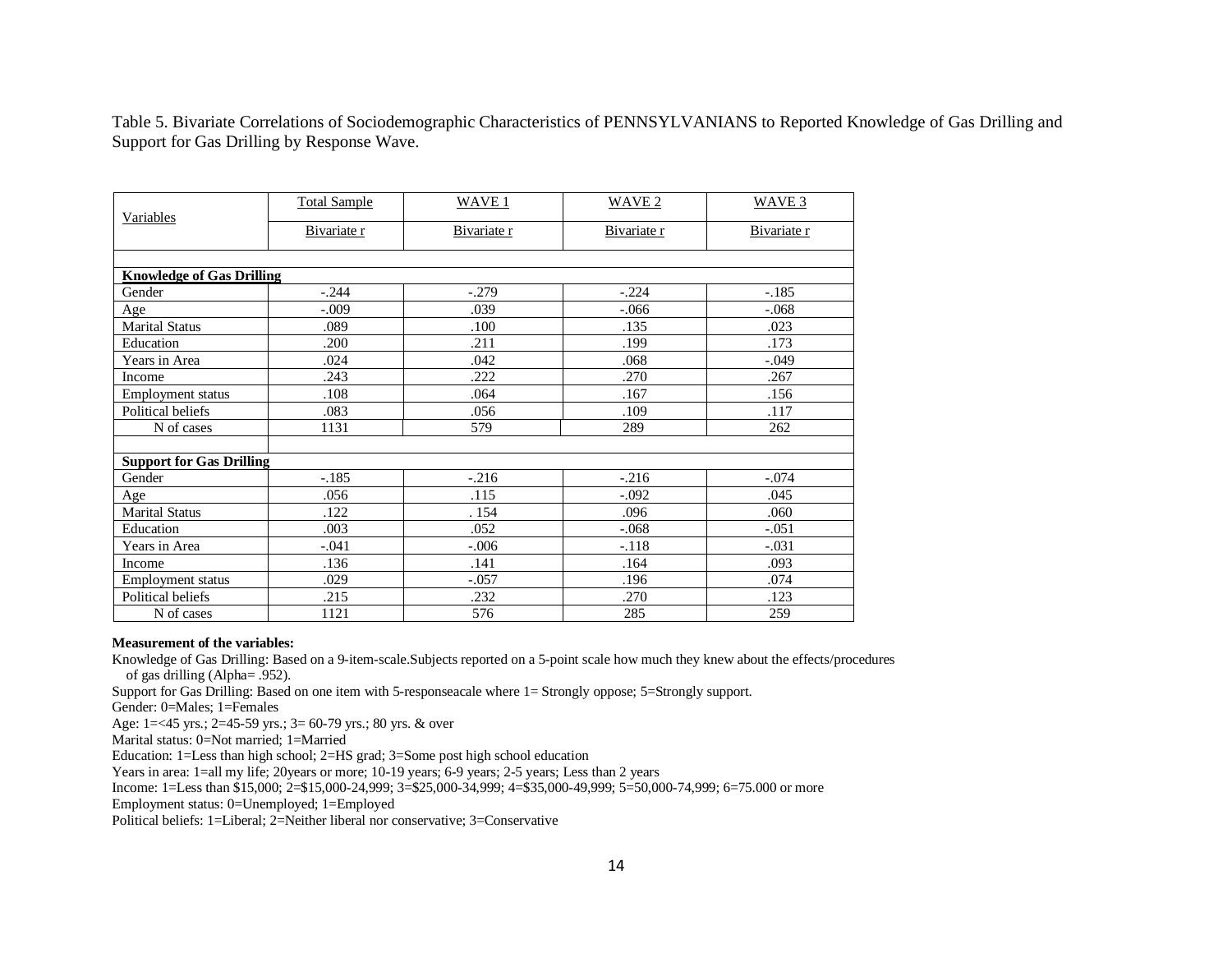|                                                        | <b>Total Sample</b> | WAVE 1      | WAVE 2      | WAVE <sub>3</sub> |
|--------------------------------------------------------|---------------------|-------------|-------------|-------------------|
| Variables                                              | Bivariate r         | Bivariate r | Bivariate r | Bivariate r       |
| <b>Community Attachment</b>                            |                     |             |             |                   |
| Gender                                                 | .062                | .103        | .036        | $-.331$           |
| Age                                                    | .109                | .156        | .088        | $-.104$           |
| <b>Marital Status</b>                                  | $-.008$             | .011        | $-034$      | .099              |
| Education                                              | $-.044$             | $-.039$     | $-.108$     | .163              |
| Years in Area                                          | .229                | .248        | .208        | .201              |
| Income                                                 | .059                | .062        | .078        | .142              |
| Employment status                                      | $-.002$             | .029        | $-.027$     | $-.140$           |
| Political beliefs                                      | .180                | .163        | .163        | .430              |
| N of cases                                             | 518                 | 274         | 157         | 44                |
|                                                        |                     |             |             |                   |
| Satisfaction with the Quality of Life in the Community |                     |             |             |                   |
| Gender                                                 | $-.012$             | $-.007$     | $-.018$     | $-.010$           |
| Age                                                    | .038                | .073        | .045        | $-.027$           |
| <b>Marital Status</b>                                  | .117                | .096        | .129        | .273              |
| Education                                              | $-.019$             | .017        | $-.111$     | .048              |
| Years in Area                                          | .093                | .016        | .015        | .058              |
| Income                                                 | .131                | .115        | .203        | $-.049$           |
| <b>Employment</b> status                               | .004                | .001        | .028        | $-.199$           |
| Political beliefs                                      | .142                | .171        | .122        | .246              |
| N of cases                                             | 536                 | 287         | 164         | 45                |

Table 6. Bivariate Correlations of Sociodemographic Characteristics of Respondents to Community Attachment and Community Satisfaction in the TEXAS COMMUNITY study.

#### **Measurement of the Variables:**

Community Attachment: Based on ten 4-category Likert items where 1=SD; 4=SA. Alpha=.926. Satisfaction with QOL: Based on a single item where 1=very dissatisfied; 5=very satisfied. Gender: 0=male; 1=female Age: 1=LT 45, 2=45-59, 3=60-79, 4= 80+ Marital status: 0=not married; 1=married Education: 1=Less than HS Grad; 2=HS grad; 3=Some Post HS Year lives in the area: 0=Less than 20 years; 1=20 years or more Income; 1= <\$30,000; 2=\$30,000-\$59,999; 3=\$60,000-\$89,999; \$90,000 & over Employment status: 0=Not employed; 1=Employed Political Beliefs: 7-point scale from 1=Very liberal to 7=Very conservative.